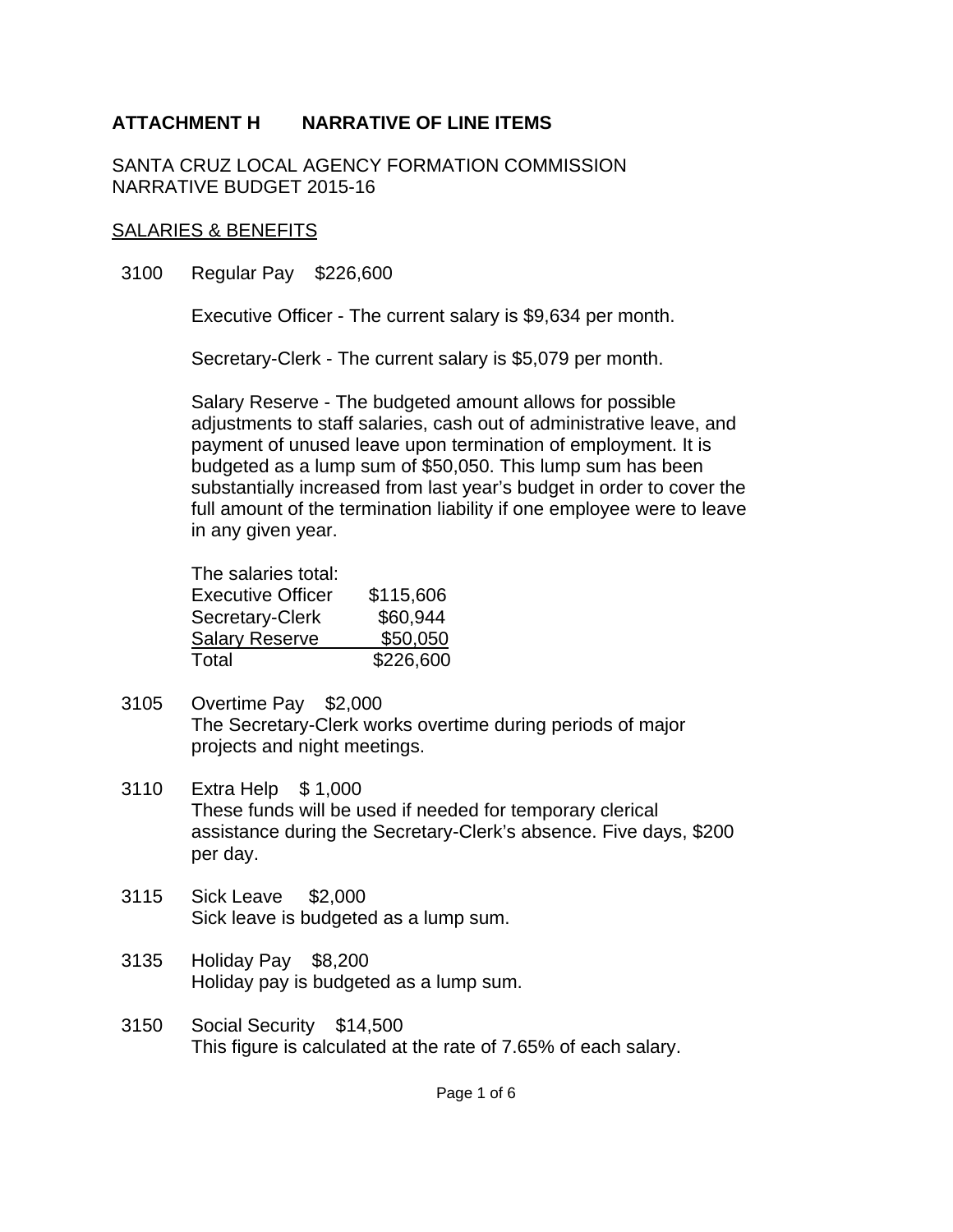- 3155 PERS \$37,000 This amount covers the Commission's contributions to the Public Employees Retirement System. Effective July 1, 2015 the employer's share will increase from 16.493% to 19.154%. The Commission matches the benefit levels provided to comparable County employees.
- 3160 Employee Insurance \$41,800 This amount provides for health insurance through PERS and for dental, eye care, life insurance, and limited disability insurance through the County's program. The employees pay part of these costs. The employees' contributions are budgeted as revenue, and reduce the net cost of this benefit to the Commission from the gross amount shown in this line item by approximately \$2,300 in FY 2014-15. The total line item is based upon estimates provided by the vendors and is 8.0% above the estimated FY 2014-15 amount
- 3165 Unemployment \$400 This amount is budgeted at the same amount as the estimated FY 2014-15 amount.
- 3170 Workers' Comp. \$1,000 The Commission obtains this coverage from the Special District Risk Management Authority. The FY 2015-16 amount is an estimate of SDRMA dues and premiums, net of any credits.

SUBTOTAL SALARIES AND BENEFITS \$334,900

#### SUPPLIES AND SERVICES

- 3240 Telecom \$1,800 The telephone cost is calculated at the highest expenditure over the last three years.
- 3355 Maintenance of Office Equipment \$200 LAFCO leases a copier. This amount represents the extra copies cost as well as maintenance of other office equipment.
- 3450 Memberships \$4,000 This amount provides for membership in the California Associations of LAFCOs and the California Special Districts Association.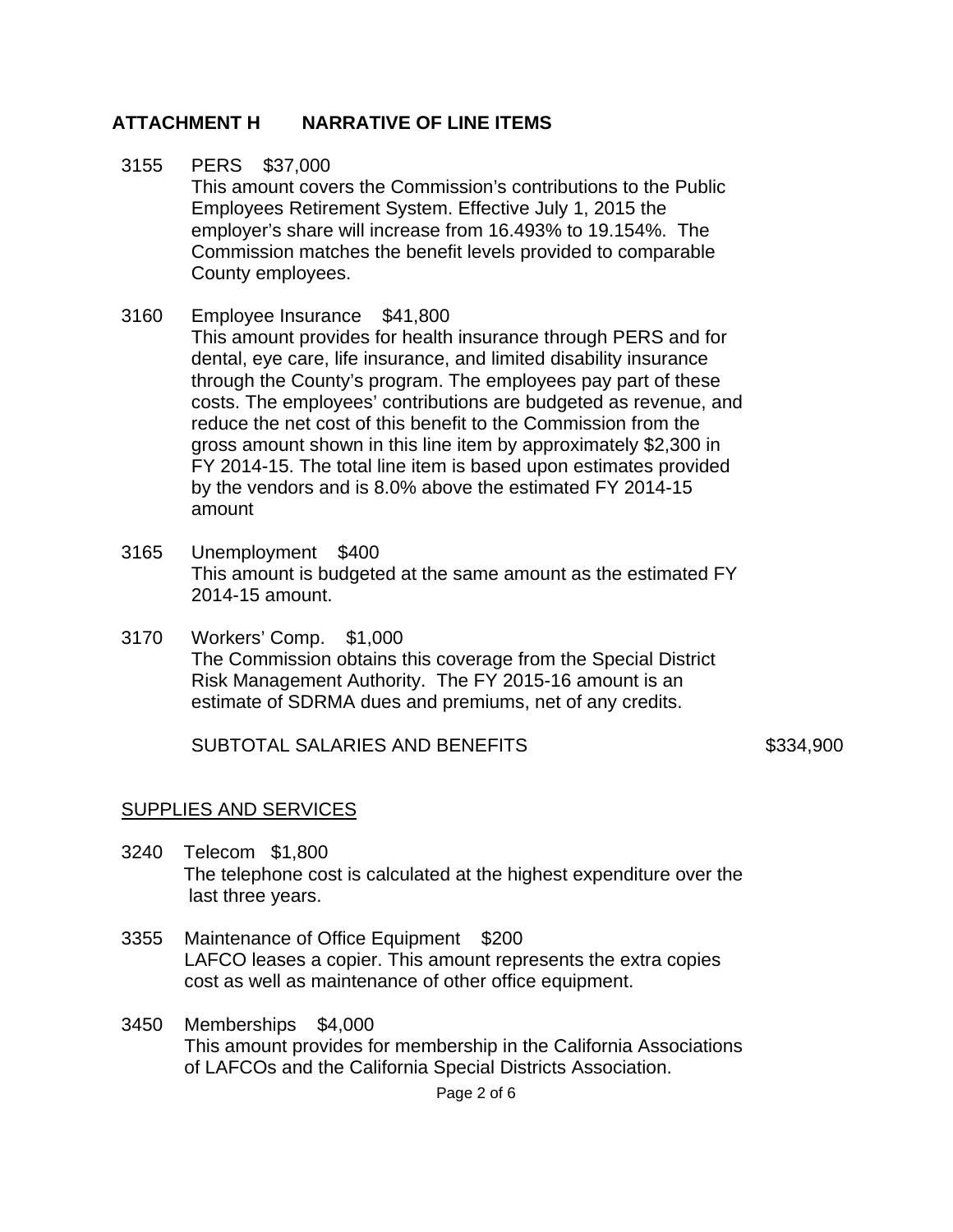- 3451 Computer Hardware \$1,200 The Executive Officer's computer is due for replacement in FY 15- 16. The price is based upon the estimate though the County's Information Services Department purchasing program.
- 3484 Duplicating \$900 This amount provides for production photocopying of reports done at the county's duplicating shop or at a local printing shop. It is budgeted at the highest expenditure during the last three years.
- 3489 Software \$700 This is budgeted at the highest amount over the last three years.
- 3491 Postage \$3,000 This is the cost of mailing public notices and regular correspondence. It is budgeted at the highest expenditure during the last three years.
- 3492 Subscriptions \$600 It is budgeted at the highest expenditure during the last three years.
- 3493 Supplies \$1,600 It represents office supplies. It is budgeted at the highest expenditure of the last three years.
- 3505 Accounting and Auditing \$1,100 This amount is the cost of accounting services from the County Auditor. It includes payroll, vendor payments, and auditing. It is budgeted at the highest expenditure during the last three years.
- 3515 Attorney \$150,000 This amount represents routine legal services from County Counsel's office or a private law firm (\$40,000), and a litigation reserve (\$110,000).
- 3575 Data Processing \$13,100 The County Information Services Department charges LAFCO with its share of the staffing overhead used to support LAFCO's computers, printers, and access to the County's geographic mapping system, accounting, fiscal, and other data bases. The amount is budgeted at the estimated FY 14-15 costs.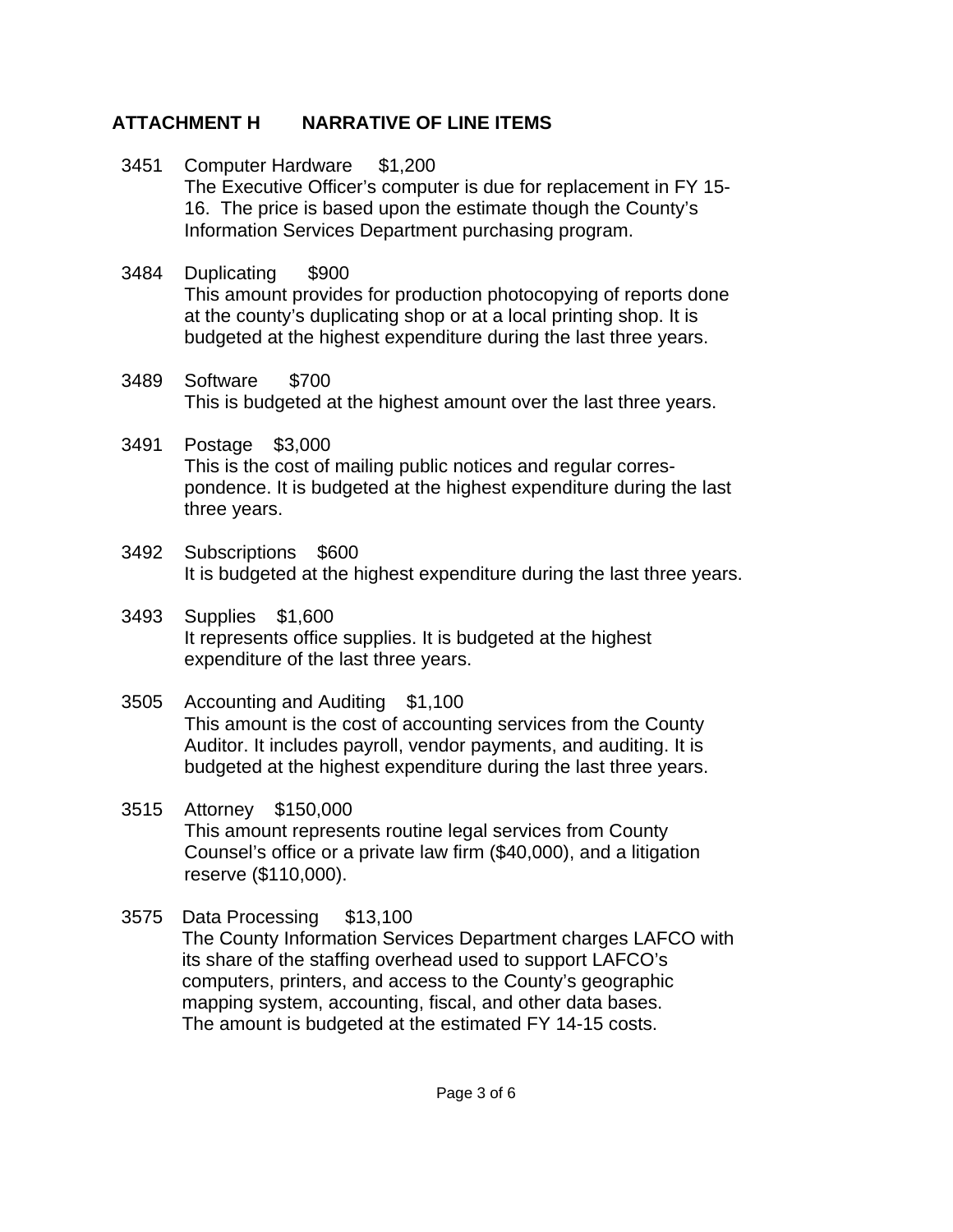- 3585 Director Fees \$6,000 This amount is calculated based upon seven commissioners and four alternates being paid a meeting stipend for eleven meetings per year.
- 3590 Surveyor \$1,000 This amount covers map checking by the County Surveyor and map prints from the County Public Works Department.
- 3665 Professional Services \$100,000 This amount provides for outside assistance when preparing spheres of influence, municipal service reviews, reorganization studies, and other special studies. The Local Government Reorganization Act requires LAFCO to prepare municipal service reviews and update all spheres periodically. Over several years, the Commission has been building up its professional services reserve so that an outside consultant could be used to prepare some municipal service reviews, or prepare a major reorganization study. The recommended amount would increase the professional service reserve by \$25,000 over its balance on June 30, 2015.
- 3790 Legal Notices \$1,700 This amount is used to pay for public hearing notices and other legal advertising. It is calculated at the highest expenditure during the last three years.
- 3810 Rents \$8,400

The County charges LAFCO rent for its office on the third floor of the Governmental Center. The annual rent is \$7,905 with no additional costs. Additionally, the County charges LAFCO to store LAFCO's old records in the County warehouse and to retrieve them when requested. This amount is calculated at the current year costs.

- 3975 Miscellaneous Expenses \$5,900 This sub-object is used for paying web-hosting costs, State Board of Equalization filing fees, and California Department of Fish and Wildlife environmental fees. It is calculated at the highest expenditure over the last three years.
- 4110 Books \$300

This entry is used to purchase books and other written materials. The budgeted amount is estimated at the highest cost over the last three years.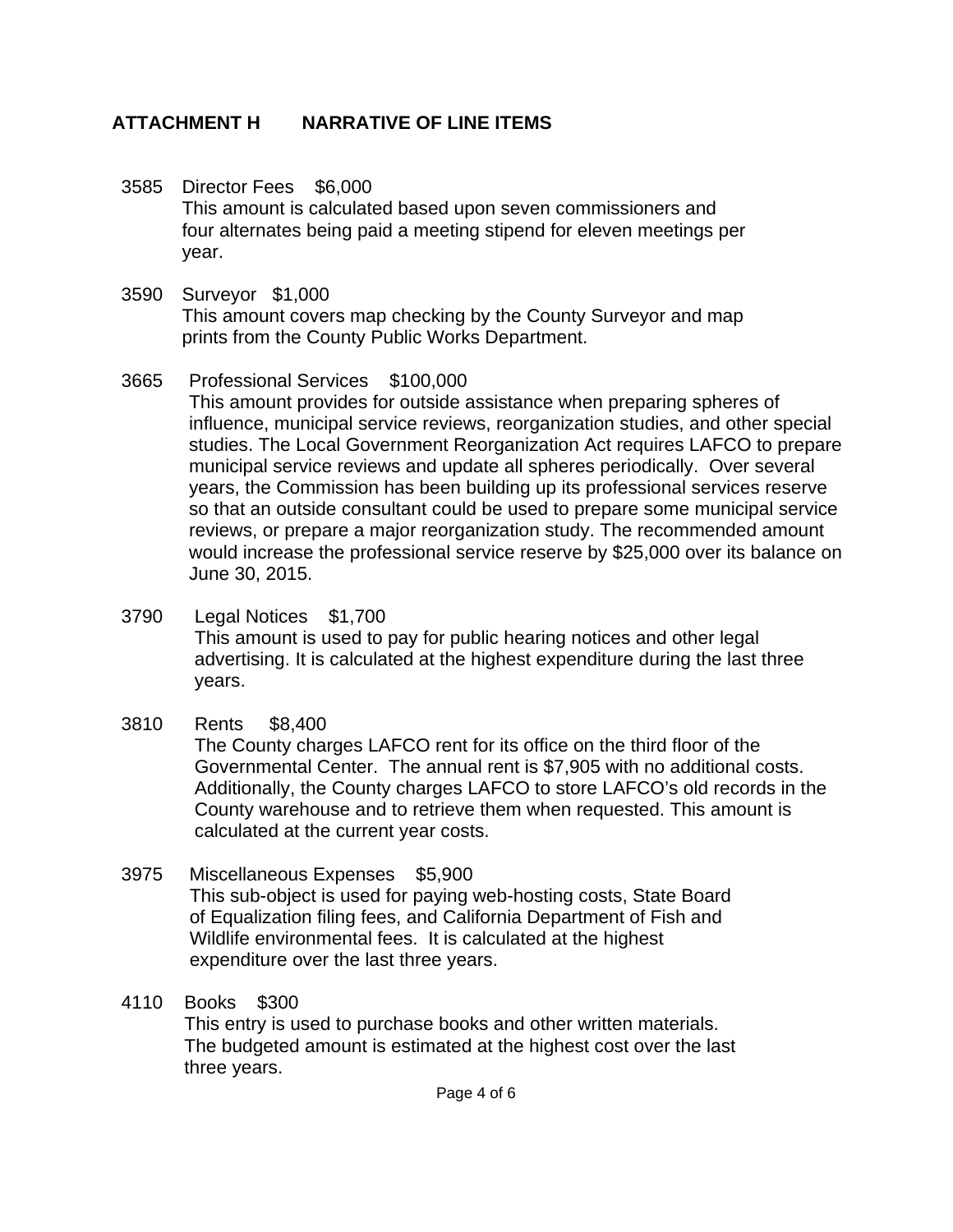- 4150 Airfare \$3,000 Airfare is used to attend meetings that are in distant locales in California, usually southern California. The budgeted amount is estimated at ten round trip flights at \$300 per trip.
- 4154 Education and Training \$800 This represents staff development courses and seminars. It is budget at two classes of \$400 each.
- 4162 Lodging \$5,200 Lodging is budgeted to allow Commissioners and staff members to attend training sessions and meetings. It is budgeted as a lump sum.
- 4164 Meals \$400 Meals are budgeted as a lump sum.
- 4166 Mileage \$1,200

This includes mileage for staff delivery of agendas, other office errands, and allowance for Commissioners and staff to attend conferences, seminars, CALAFCO Board meetings, and other meetings. It is budgeted at the highest expenditure over the last three years.

- 4168 Travel Other \$200 These are miscellaneous travel costs such as train fares, bus fares, parking and bridge tolls.
- 4170 Registrations \$4,000 Workshop and conference registrations are budgeted to pay for Commissioners and staff members to attend conferences and workshops. It is budgeted at the highest expenditure over the last three years.
- 4830 Principal on Lease \$1,100 This amount is the principal on the copier lease.
- 4470 Interest on Lease \$200 This amount is the interest on the copier lease.

SUBTOTAL SUPPLIES AND SERVICES \$317,700